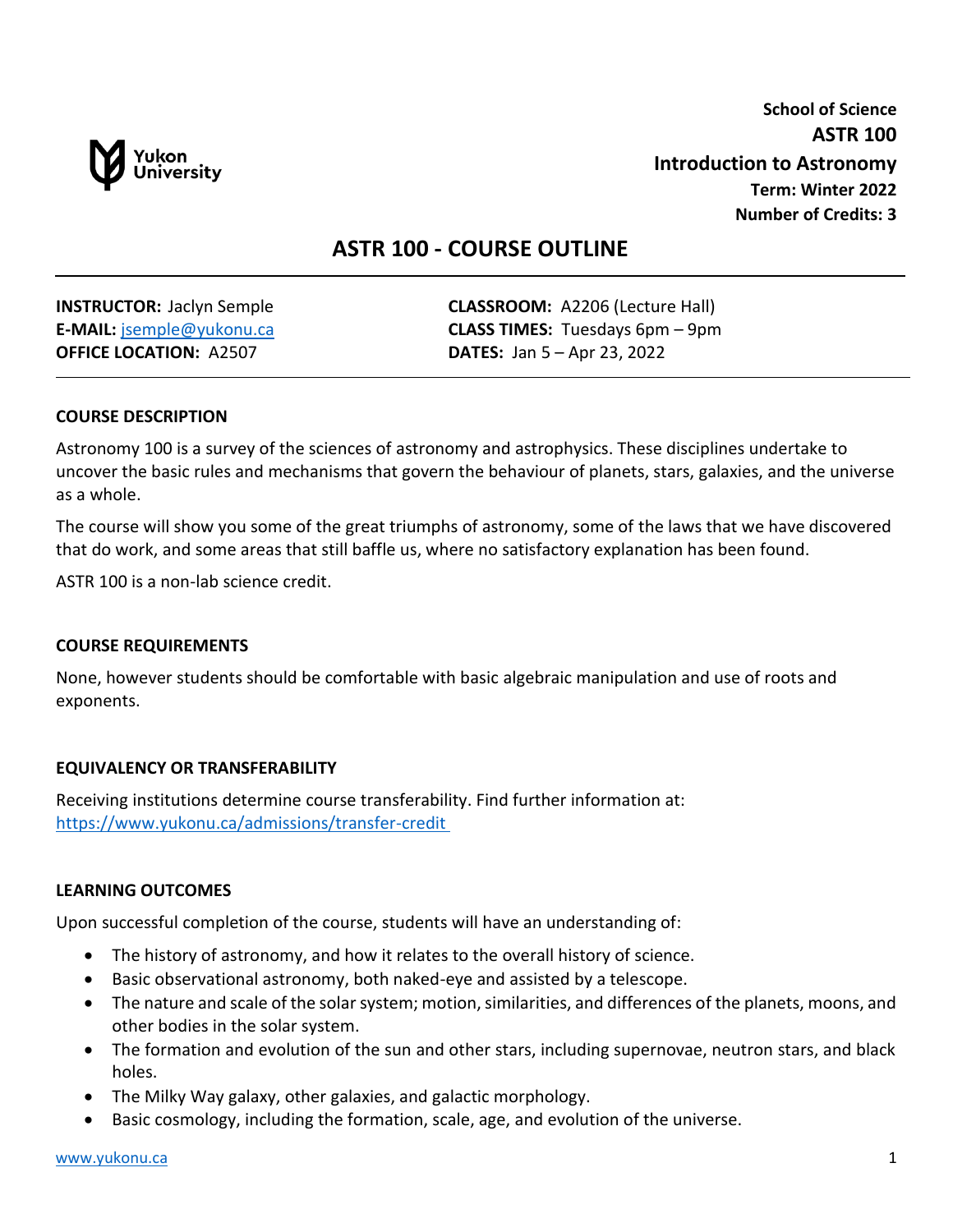### **COURSE FORMAT**

### **Weekly breakdown of instructional hours**

Lectures: 3 hours per week

The course content is covered through lectures, in-class activities, and homework assignments using the prescribed textbook and accompanying online homework system (Achieve). Students can expect to spend an additional 10 hours per week on self-paced study and homework problems in order to fully understand the material.

### **Delivery format**

Lectures for the Winter 2022 offering of this course will be delivered in a "HyFlex" format in which course material is delivered both in-person and online at the same time by the same instructor. Students can choose whether to attend classes in person or to join in online. In-person lectures will be delivered on the Ayamdigut (Whitehorse) campus; the real-time stream of these lectures will be available on Zoom. Due to the complex subject matter covered in this course, it is strongly recommended that students choose the face-to-face option if possible.

Course material will be posted on Moodle and Achieve, including weekly lecture notes, textbook readings, homework, quizzes, announcements, and other useful or interesting material related to the course.

#### **EVALUATION**

| Attendance & Participation | 5%   |
|----------------------------|------|
| Achieve Homework           | 35%  |
| Midterm Test               | 25%  |
| <b>Final Exam</b>          | 35%  |
| Total                      | 100% |

### **Attendance & Participation (5%)**

Regular class attendance and participation is mandatory and will be assessed through the use of in-class activities and discussion.

### **Achieve Homework (35%)**

There will be weekly Achieve homework assignments due during the term, worth a total of 35% of the final grade. Unless prior arrangements have been made with the instructor, late assignments will not be accepted and will thus receive a mark of 0.

#### **Midterm Test (25%)**

There will be one midterm test worth 25% of the final grade.

#### **Final Examination (35%)**

The final examination will cover the entire course and is worth 35% of the final grade. It will be held at the end of the term during the exam period. The exact date of the exam will be announced as soon as it is set by the School of Science. **A minimum mark of 50% on the final exam is required in order to pass the course.**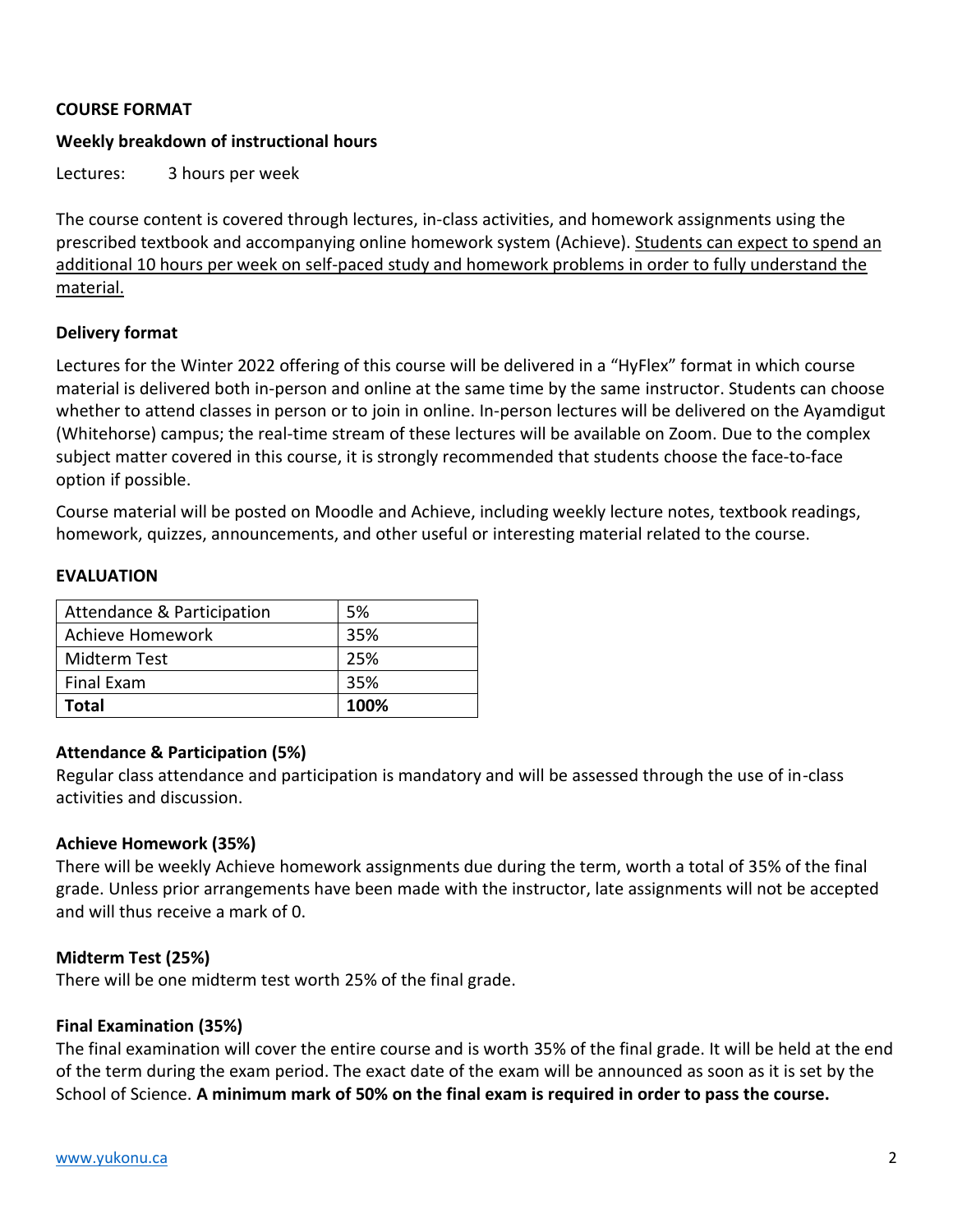### **COURSE WITHDRAWAL INFORMATION**

Refer to the YukonU website for important dates.

### **TEXTBOOKS & LEARNING MATERIALS**

Comins. *Discovering the Universe*. 11th Edition. New York: W.H. Freeman/Macmillan Learning, 2019. ISBN 9781319424404 (loose-leaf version WITH **Achieve** access code)

OR if you do not want a hard-copy of the textbook, you can purchase the stand-alone Achieve access which includes an online e-book version of the textbook instead. **All assignments will be done through Achieve.**

#### **ACADEMIC INTEGRITY**

Students are expected to contribute toward a positive and supportive environment and are required to conduct themselves in a responsible manner. Academic misconduct includes all forms of academic dishonesty such as cheating, plagiarism, fabrication, fraud, deceit, using the work of others without their permission, aiding other students in committing academic offences, misrepresenting academic assignments prepared by others as one's own, or any other forms of academic dishonesty including falsification of any information on any Yukon University document.

Please refer to Academic Regulations & Procedures for further details about academic standing and student rights and responsibilities.

#### **ACADEMIC ACCOMMODATION**

Reasonable accommodations are available for students requiring an academic accommodation to fully participate in this class. These accommodations are available for students with a documented disability, chronic condition or any other grounds specified in section 8.0 of the Yukon University Academic Regulations (available on the Yukon University website). It is the student's responsibility to seek these accommodations by contacting the Learning Assistance Centre (LAC): [LearningAssistanceCentre@yukonu.ca.](mailto:LearningAssistanceCentre@yukonu.ca)